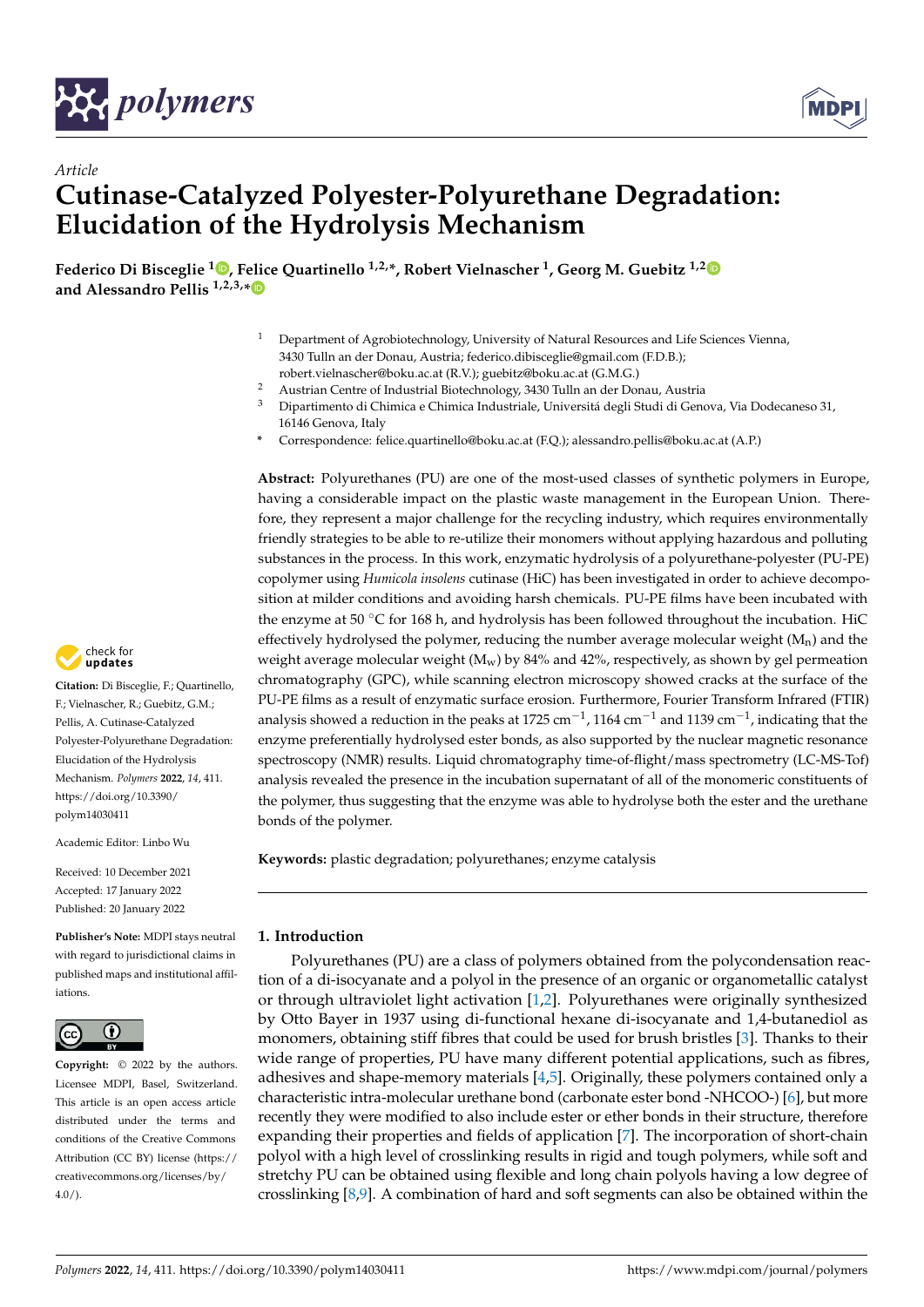same macromolecule, thanks to the exploitation of the different cross-linking abilities of the various monomers. This happens, for example, in thermoplastic polyurethanes, a versatile class of polymers that finds application as coatings, drug-release controlling systems and polymer blends [\[10\]](#page-10-1). The main form in which PU are used are foams. Generally, these materials are obtained when water is present in the reaction mixture, since the carbamic acid formed by the addition of water to the isocyanate molecules is unstable and releases gaseous CO2, which forms bubbles that lead to the formation of pores in the material's structure [\[11\]](#page-10-2). Polyurethanes foams are commonly used in the automotive, packaging and construction industries [\[12\]](#page-10-3).

From the waste management point of view, due to their peculiar physical properties, PU foams are included in a separate group from the PU used as CASE (Coatings, Adhesives, Sealants, Elastomers) [\[13\]](#page-10-4). Substantially, PU foams act differently from fibres and other polymer formulations, especially in landfill scenarios, since they have larger volumes due to their low density and the high amount of air inside them that might cause the development of deep-seated fires. Currently, landfilling is the main strategy for the disposal of end-of-life PU, accounting for almost half of the whole European PU production [\[14\]](#page-10-5). PUs themselves represent almost 8% of the produced plastics in Europe, being the sixth most used plastic [\[15\]](#page-10-6) and accounting for almost 25% of plastic waste management in the European Union [\[14\]](#page-10-5).

With plastic recycling receiving increasing attention due to the enforcement of new, more stringent environmental legislations, the reuse of PU has also become an important point to tackle. One way to recycle PU polymers is mechanical shredding of scrap polymers into fine powders to be used as fillers in newly manufactured materials. This technique, however, cannot be applied to foams due to their high level of crosslinking [\[16\]](#page-10-7) and postconsumer waste products cannot be the stock for mechanical recycling due to the presence of contaminants or the addition of other materials [\[17\]](#page-10-8). Another way to recycle PU waste is through chemical processes, which allow us to reverse the polymerization reactions, recovering some building blocks that can be reused for polymer synthesis or in other unrelated operations, such as the production of syngas [\[18\]](#page-10-9). Among these processes, there are hydrolysis, phosphorolysis and glycolysis. Hydrolysis is the reaction between PU waste and water in the presence of ammonia or sodium hydroxide as catalysts, resulting in polyols, amine intermediates and  $CO<sub>2</sub>$  [\[19\]](#page-10-10), while phosphorolysis is a reaction in which esters of phosphonic or phosphoric acids react with the urethane groups, yielding phosphoruscontaining oligourethanes that can be used in the production of new polymers with flameretardant properties [\[20\]](#page-10-11). Last but not least, glycolysis is the most used chemical recycling method for rigid and flexible PUs and comprises a transesterification reaction in which a hydroxyl group from a glycol replaces the polyol in the urethane bond, yielding reduced molecular weight oligomers [\[21\]](#page-10-12).

To avoid the use of chemical catalysts and to achieve decomposition at milder conditions, therefore reducing operational costs and avoiding harsh and polluting chemicals, enzymatic depolymerisation of PU has been the object of preliminary research. Moreover, enzymes, due to their high specificity, would allow stepwise recovery of buildings blocks even from blended/multi-layer materials. The main limitation to this approach is the fact that PUs do not occur in nature, and so the number of known enzymes able to hydrolyse this class of materials is still very limited [\[22](#page-10-13)[,23\]](#page-10-14). Despite this drawback, a number of enzymes, belonging to different classes of hydrolases, has been reported to hydrolyse PU. Some examples include an esterase from *Comamonas acidovorans* TB-35 [\[24\]](#page-10-15) and the polyester hydrolysing enzymes TfCut2, Tcur0390 and Tcur1278 isolated from *Thermobifida fusca* KW3 and *Thermomonospora curvata* DSM43183, respectively, as well as the LC cutinase [\[7\]](#page-9-6). A combination of an esterase and an amidase has also been reported to degrade thermoplastic polyurethanes by both ester bond hydrolysis and urethane bond cleavage [\[23\]](#page-10-14). The ability of esterases, lipases and amidases to hydrolyse carbamate bonds has also been shown by Zadło-Dobrowolska et al., who inserted a carbamate bond into their probes, designed for screening the activity of hydrolytic enzymes [\[25\]](#page-10-16). Among other classes of hydrolases,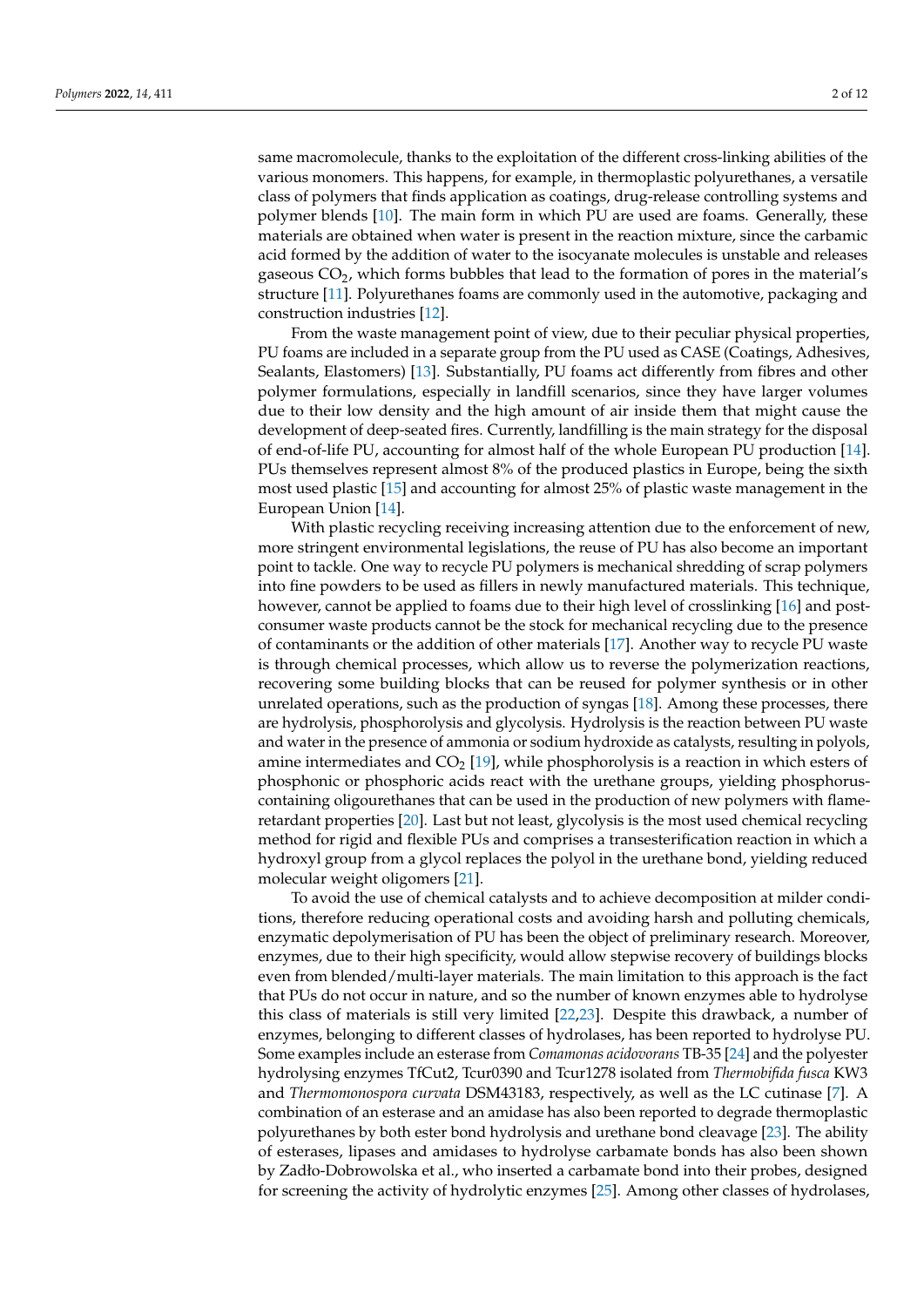the protease papain was found to be effective in degrading PU [\[26\]](#page-10-17), and so was porcine pancreatic elastase [\[27\]](#page-10-18). A novel approach involved the fusion of a hydrophobic binding module from a poly(hydroxyalkanoate) depolymerase from *Alcaligenes faecalis* to a polyamidase from *Nocardia farcinica*. The activity of the fusion enzyme increased, suggesting that enzyme adsorption seems to play a major role in enhancing PU hydrolysis [\[22\]](#page-10-13).

Cutinases (EC 3.1.1.74) belong to the  $\alpha/\beta$  hydrolase superfamily. They possess a classical Ser–His–Asp catalytic triad. This class of enzymes is known to be able to hydrolyse high-molecular-weight synthetic polyesters such as poly(butylene succinate) (PBS), poly(1,4-butylene 2,5-furandicarboxylate) (PBF), poly(ethylene 2,5-furanoate) (PEF) and poly(ethylene terephthalate) (PET) [\[28–](#page-10-19)[33\]](#page-10-20). Moreover, cutinases can catalyse esterification and transesterification reactions on both small substrates and polymers [\[34](#page-10-21)[,35\]](#page-11-0), therefore showing a wide range of applications in the environmental, chemical, detergent and textile industries [\[36\]](#page-11-1). Some industrial examples involve the biodegradation of polymer waste [\[37\]](#page-11-2) and the surface functionalization and degradation of natural and synthetic fibres, including cotton [\[38\]](#page-11-3) and polyamides [\[39\]](#page-11-4). Recent studies have been dedicated to the comparison between cutinases and lipases, which are already extensively used in industrial applications, to evaluate the feasibility of a practical application of these polymers in commercial processes [\[40\]](#page-11-5). However, there is only very little information available about polyurethanepolyester (PU-PE) hydrolysis and related reaction pathways. Therefore, in the present work, the hydrolysis of PU-PE copolymers has been investigated utilising the cutinase from *Humicola insolens* (HiC). A detailed characterization of the hydrolysis mechanism and the analysis of the released products was carried out using gel permeation chromatography (GPC) and LC-TOF/MS.

#### **2. Materials and Methods**

## *2.1. Chemicals, Substrates and Enzymes*

Buffer components and model substrates such as para-nitrophenyl-butyrate (pNPB), para-nitrophenyl-*N*-benzylcarbamate (pNPC), butyl-*N*(para-nitrophenyl)carbamate (pNPBC) and para-nitrobutyranilide (pNPA) were purchased from Sigma-Aldrich (Vienna, Austria). All other chemicals and reagents used in this work were of analytical grade and used without further purification if not otherwise specified. Humicola insolens cutinase (HiC) was purchased from STREM chemicals (BISCHHEIM, France, product code 06-3135, Novozym 51032, CAS Number: 9001-62-1). Commercial polyurethane pellets (PU1080) were kindly provided by Bayer (Leverkusen, Germany).

#### *2.2. Enzyme Characterization*

The protein concentration was determined with the Biorad protein assay (Bio-Rad laboratories GmbH, Vienna, Austria) as previously described [\[32\]](#page-10-22) (Figure S6).

Hydrolytic activity was primarily tested on different model substrates, specifically para-nitrophenyl-butyrate (pNPB) (Figure S1A), para-nitrophenyl-*N*-benzylcarbamate (pNPC) (Figure S1B), butyl-*N*(para-nitrophenyl)carbamate (pNPBC) (Figure S1C), and para-nitrobutyranilide (pNPA) (Figure S1D).

The increase in the absorbance at 405 nm (for *p*-NPB and p-NPC) and 385 nm (for pNPBC and pNPA) was measured using a Tecan INFINITE M200 plate reader (Männedorf, Switzerland). A blank was measured using 20 µL of buffer instead of sample. The increase in the absorbance (at  $25 \degree C$ ) indicated an increase in p-nitrophenol and p-nitroaniline (ε405 nm = 7.8 mmol<sup>-1</sup> cm<sup>-1</sup>, ε385 nm = 9.25 mmol<sup>-1</sup> cm<sup>-1</sup>). The activity was calculated in units, where 1 unit had been defined as being the amount of enzyme required to hydrolyse 1 µmol of substrate per minute under the given assay condition. The stock solution concentration of HiC was determined as 11.5 mg mL<sup>-1</sup> (±0.11 mg mL<sup>-1</sup>) and further diluted in buffer till the linear range of enzymatic activity was observed; for p-NPB activity assay, for example, the enzyme was diluted in buffer with ratio 1:5000.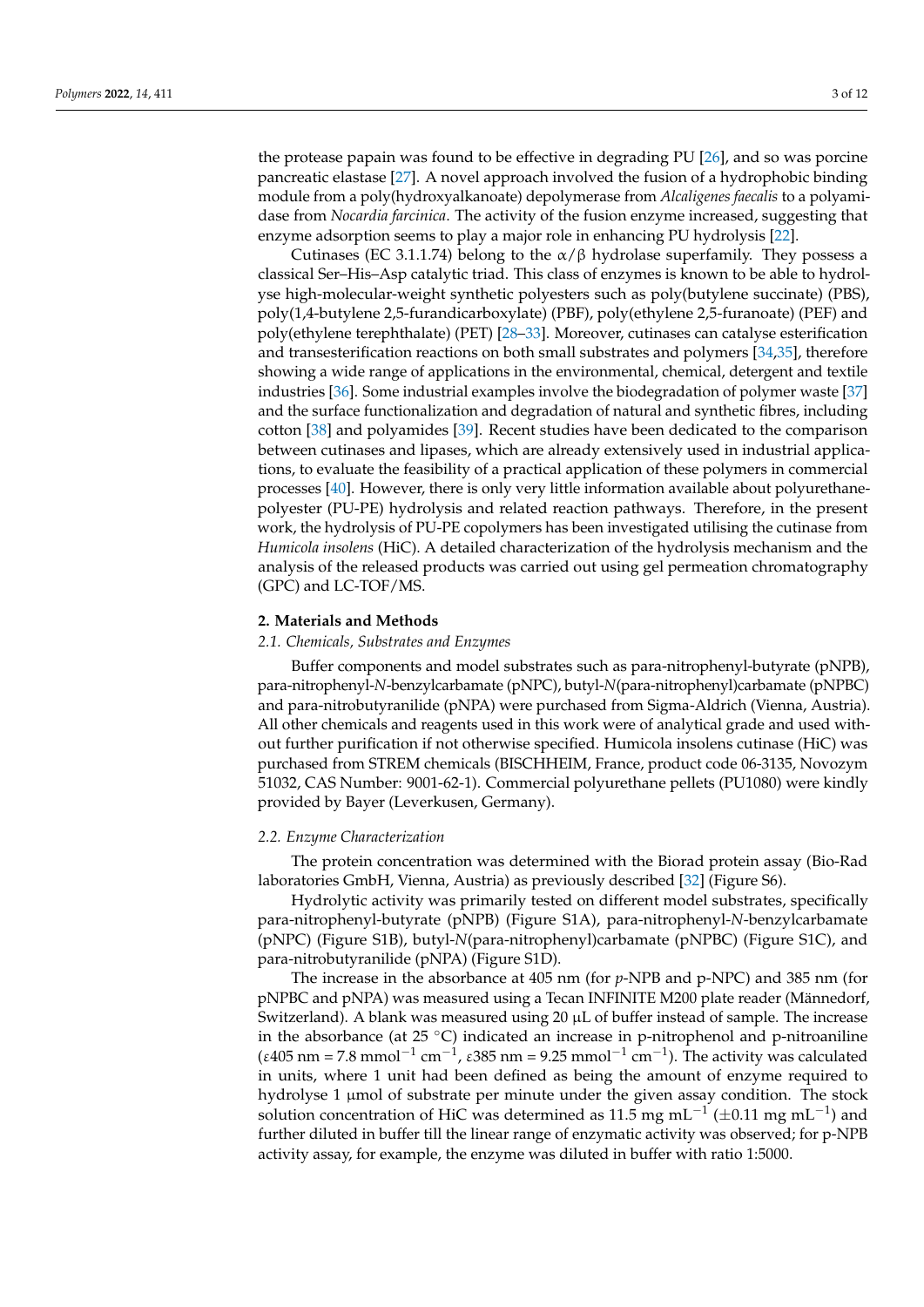#### *2.3. PU-PE Films Production*

To obtain films suitable for hydrolysis testing, PU-PE pellets were solubilised in 1 mL of THF at a concentration of 25 mg mL<sup>-1</sup>. The polymer solution was casted in 20 mL vials and THF was then left to evaporate overnight, resulting in 25 mg of thin PU-PE films.

#### *2.4. PU-PE Hydrolysis*

A total of 25 mg of PU-PE film were incubated in triplicate in 5 mL of 1 M potassiumphosphate buffer at pH 8.0-containing HiC at a concentration of 0.5 mg mL<sup>-1</sup>. The solution was incubated at 50 °C and 150 rpm. Reactions were stopped at various time points  $(1, 24, 4)$ 48, 72, 120 and 168 h) removing the enzyme (or blank) solution and freeze-drying the vial with the leftover PU-PE film before carrying out the various characterizations.

#### *2.5. Liquid Chromatography Time-of-Flight/Mass Spectrometry (LC-TOF/MS)*

A total of 2 mL of each sample was centrifuged at 12,700 rpm and 4 ◦C for 15 min and the supernatant was filtered in PTFE filters with a cut-off of  $0.2 \mu m$ . Liquid chromatography time-of-flight/mass spectrometry (LC-TOF/MS) in positive ionization mode was used to qualitatively identify the released soluble oligomers. The analytes were separated using an HPLC (1260 series, Agilent Technologies, Palo Alto, CA, USA) equipped with a reversed-phase C18 rapid resolution column (Zorbax Eclipse XDB, Agilent Technologies, Palo Alto, CA, USA) of 50 mm by 2.1 mm and 1.8 µm particle diameter at a total runtime of 15 min. Column temperature was 40 °C. Mobile phase A consisted of 20 mM NH<sub>4</sub>COOH in ultrapure water and mobile phase B was MS-grade acetonitrile.

The flow rate was 0.5 mL min<sup>-1</sup> and the injection volume was 20 µL. This HPLC system was connected to a time-of-flight mass spectrometer (G6230B, Agilent Technologies, Palo Alto, CA, USA) equipped with a dual electrospray ionizer (ESI) under the following operating conditions: capillary 3500 V, nebulizer 40 psig, drying gas 8 L min−<sup>1</sup> , gas temperature 300 °C, fragmentor 125 V, skimmer 65 V, OCT 1 RF Vpp 750 V. The mass axis was calibrated using the mixture provided by Agilent Technologies over the mass range of 50–3200 *m/z*. In addition to the second orthogonal nebulizer supplied with a reference mass solution was used as a continuous calibration using the following reference masses: 121.05087 and 922.00979 *m/z*. Spectra were acquired with the Agilent Technologies software MassHunter (Version 10.1) over the 50–3000 *m/z* range at a scan rate of two spectra per second (Figures S2–S5).

#### *2.6. Gel Permeation Chromatography (GPC)*

The film samples for each timepoint were frozen at −20 ◦C and lyophilised. Each sample was then dissolved in THF at a concentration of 2 mg  $mL^{-1}$  and filtered through a cotton filter prior to passing into a HPLC vial in order to remove the insoluble salts from the aqueous media used to carry out the reaction. Gel permeation chromatography was carried out at 30 ◦C on an Agilent Technologies HPLC System (1260 series, Agilent Technologies, Palo Alto, CA, USA) connected to a 6.0 mm ID  $\times$  40 mm L HHR-H, 5  $\mu$ m Guard column and a 7.8 mm ID  $\times$  300 mm L GMHHR-N, 5 µm TSK gel liquid chromatography column (Tosoh Bioscience, Tessenderlo, Belgium) using 1 mL min−<sup>1</sup> THF as the mobile phase. An Agilent Technologies G1362A refractive index detector was employed for detection. The molecular weights of the polymers were calculated using linear polystyrene calibration standards in the  $400-2,000,000$  Da M<sub>p</sub> range (Sigma-Aldrich, St. Louis, MO, USA). Data processing was carried out using the Agilent GPC/SEC software (Version 1.2, Figures S7–S10).

#### *2.7. FT-IR Analysis*

The film samples were washed with 5 mgmL<sup>-1</sup> Triton X100, 100 mM Na<sub>2</sub>CO<sub>3</sub> and ultrapure water sequentially for 30 min for each solution to remove salt residues and other impurities from their surface. The samples were then dried at 60 ◦C overnight and the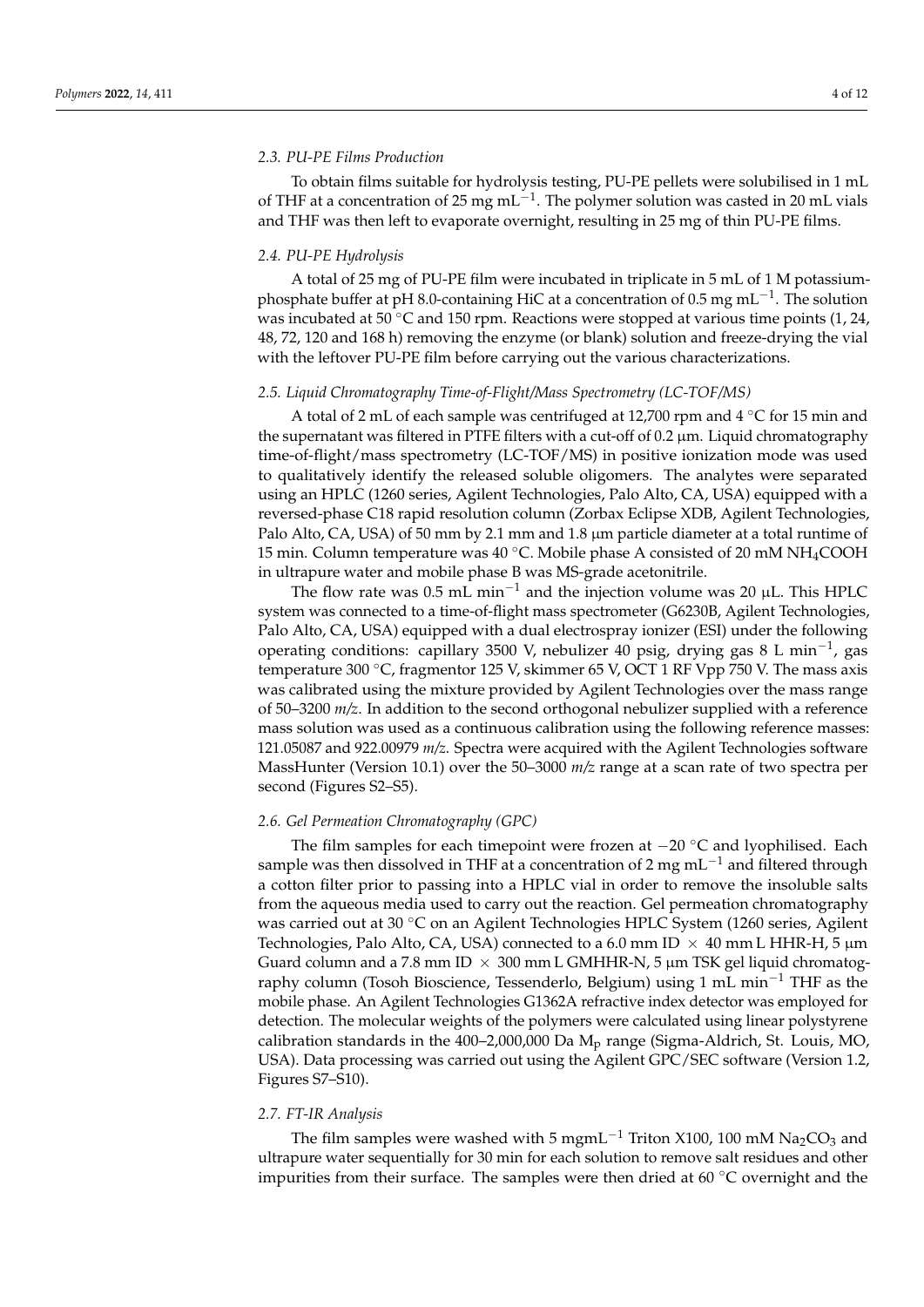spectra were recorded on a PerkinElmer Spectrum 100 spectrometer. Spectra were collected at a resolution of 4 cm<sup>-1</sup> for 40 scans and normalized at 1413 cm<sup>-1</sup> before data processing.

hydrolysed films (after 1, 72, and 168 h) were surface characterized. The fracture surface

### **2.8. Scanning Electron Microscopy (SEM)**

PU-PE film morphology was qualitatively assessed through Scanning Electron Microscopy (SEM). Control PU-PE (without any enzymatic treatment) and enzymatically hydrolysed films (after 1, 72, and 168 h) were surface characterized. The fracture surface was sputter coated with a 10 nm layer of platinum to provide sufficient electrical conductivity. All SEM images were acquired collecting secondary electrons on a Hitachi 3030 TM (Metrohm INULA GmbH, Austria) using 5 eV.

## 2.9. <sup>1</sup>H-NMR Analysis The hydrolysis activity of *Humicola insolens* cutinase (HiC) towards different bonds

After freezing and lyophilization, the film samples for each timepoint were dissolved in THF-d<sub>8</sub>. The <sup>1</sup>H-NMR spectra were acquired using a Bruker Avance II 400 spectrometer (Vienna, Austria) (resonance frequency  $400.13 \text{ MHz}$  for  $^1\text{H}$ ) equipped with a 5 mm observe broadband probe head (BBFO) (Vienna*,* Austria) with z-gradients.

## **3. Results and Discussion**  $\mathbf{S}$  by  $\mathbf{R}$ , Hic was used for a nylon surface functionalization surface functionalizationalizationalizationalizationalization surface functionalization surface functionalization surface functionalization surface

The hydrolysis activity of *Humicola insolens* cutinase (HiC) towards different bonds such as ester, urethane and amide bonds was evaluated using four model substrates (Figure 1). It can be observed that the activity measured with the substrates presenting an ester bond (pNPB) was higher than the one obtained using substrates containing a urethane or amide bond (pNPC, pNPBC and pNPA).

<span id="page-4-0"></span>

Figure 1. Activity of Humicola insolens cutinase on colorogenic model substrates containing ester, urethane, and amide bonds. The activity was calculated in units, where 1 unit had been defined as urethane, and amide bonds. The activity was calculated in units, where 1 unit had been defined as being the amount of enzyme required to hydrolyse 1 µmol of substrate per minute under the given assay condition.

*Humicola insolens* cutinase demonstrated to be a versatile biocatalyst; as previously shown by Quartinello et al., HiC was used for a nylon surface functionalization application [\[41\]](#page-11-6).

Urethane bonds represent a hybrid system between ester and amide bonds. Therefore, the different model substrates assays were performed to better understand the affinity of the biocatalysts towards those chemical bonds. Looking in detail, the chemical structure of the model compounds, the different orientation/position of the p-nitrophenol, and subsequentially its release leads to more information about the cleavage site of HiC.

HiC was used to hydrolyse PU-PE films at a concentration of 0.5 mg mL<sup>-1</sup> in 1 M  $K_2HPO_4/KH_2PO_4$  buffer at pH 8. The hydrolysis was carried out at 50 °C and for a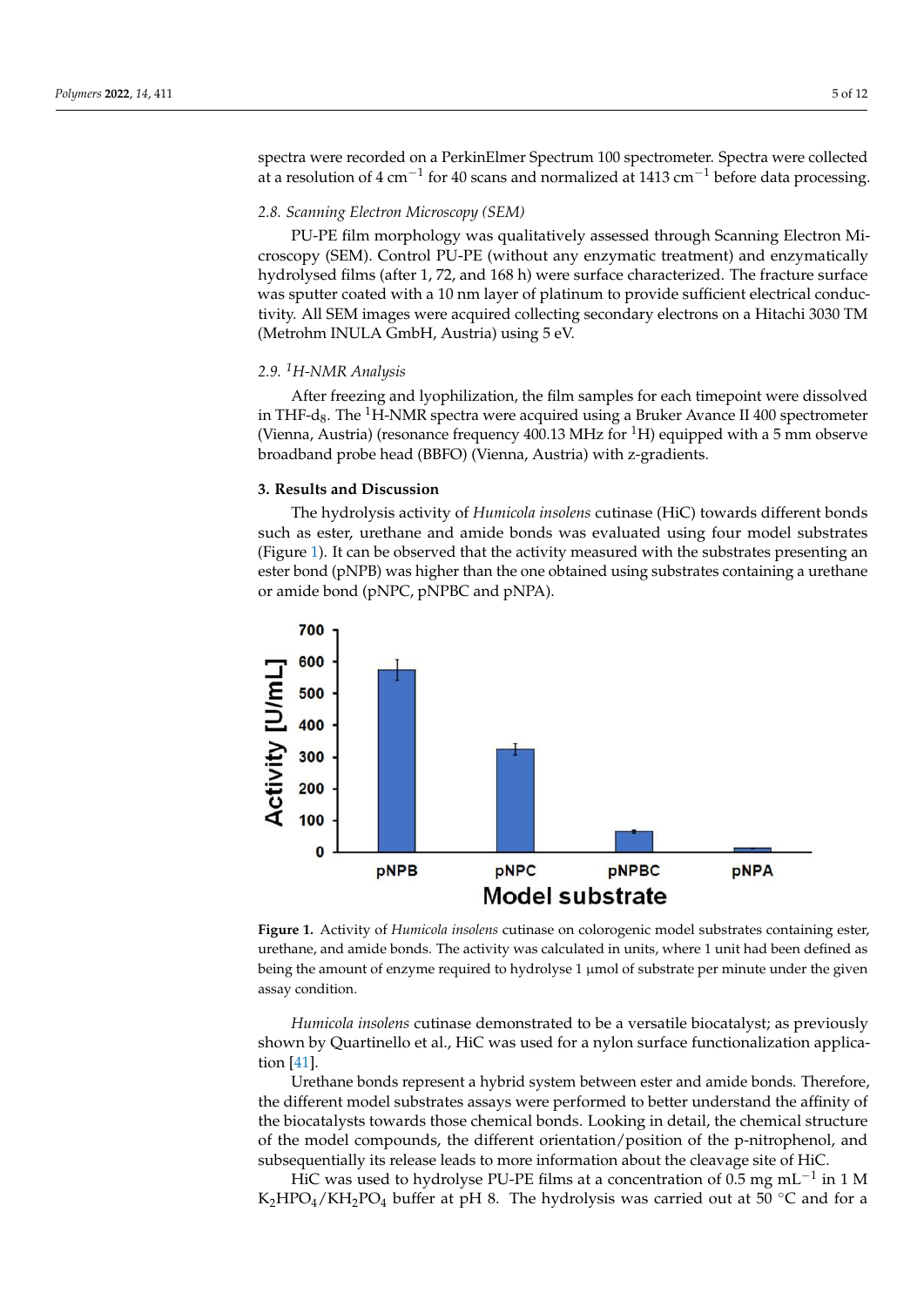maximum of 7 days. Samples were taken every 24 h throughout the process and a set of analysis was used to assess the performance of the enzymatic hydrolysis. analysis was used to assess the performance of the enzymatic hydrolysis.  $K^{\rm eff}$  buffer at pH  $\rm K^{\rm eff}$  buffer at pH  $\rm K^{\rm eff}$  at  $50$   $\rm K^{\rm eff}$  at  $50$   $\rm K^{\rm eff}$  and  $50$ maximum of 7 days. Samples were taken every 24 h throughout the process and a set of

To evaluate the effect of the hydrolysis on the films, FT-IR spectra at various timepoints were recorded (Figure [2A](#page-5-0)). Three peaks were of particular interest: the peak at 1725 cm<sup>-1</sup> (Figure [2B](#page-5-0)), which can be assigned to the C=O stretching in aliphatic and aromatic ester groups, the peak at 1164 cm<sup>-1</sup> (Figure [2C](#page-5-0)), corresponding to the C–O stretching of esters and the peak at 1139 cm<sup>−1</sup> (Figure [2C](#page-5-0)), attributed to the C–O–C stretching of aliphatic and the peak at 1139 cm<sup>−1</sup> (Figure 2C), attributed to the C–O–C stretching of aliphatic and aromatic esters. All three peaks show important reductions in the signal intensity since the very beginning of the incubations, suggesting that HiC is particularly active in hydrolysing<br>the seterma istice of the conclusions the ester moieties of the copolymer.

<span id="page-5-0"></span>

Figure 2. (A) FT-IR spectra of PU-PE films at different time points during hydrolysis by HiC (all the space at  $(x)$  1 december 1413 cm−1); (**B**) Particulars of the significant reduction in the peak at 1725 cm <sup>-1</sup> spectra were normalized at 1413 cm<sup>−1</sup>); (**B**) Particulars of the significant reduction in the peak at 1139 cm−1 1725 cm<sup>-1</sup>; (C) Particulars of the significant reduction in the peaks at 1164 cm<sup>-1</sup> and 1139 cm<sup>-1</sup>.

To obtain further information on the hydrolysis of the PU-PE polymer, GPC has been To obtain further information on the hydrolysis of the PU-PE polymer, GPC has been performed on the residual solid part of the films after the incubation. A significant and performed on the residual solid part of the films after the incubation. A significant and progressive reduction in the molecular weights is shown in Figure 3, where it can be progressive reduction in the molecular weights is shown in Figure [3,](#page-6-0) where it can be observed that, with ongoing incubation, the relative amount of molecules with relatively observed that, with ongoing incubation, the relative amount of molecules with relatively higher molecular weights decreases, while molecules with relatively lower molecular higher molecular weights decreases, while molecules with relatively lower molecular weights appear to be leading to a change in the signal distribution from unimodal to weights appear to be leading to a change in the signal distribution from unimodal to bimodal, thus suggesting that hydrolysis is effectively taking place. Specifically, the bimodal, thus suggesting that hydrolysis is effectively taking place. Specifically, the number average molecular weight  $(M_n)$  decreased from 22 kDa to 3.4 kDa after 72 h with no further change after 168 h, while the weight average molecular weight ( $M_w$ ) decreased from 108 kDa to 63 kDa after 72 h, not changing significantly further after 168 h. Hence,  $M_n$  and  $M_w$  are reduced by 84% and 42%, respectively. This also causes the dispersity index (Đ) to increase from 4.89 to 17.89 after 168 h, a value more than 3 times higher. This increase is a further indication of the occurrence of an effective hydrolysis which yields highly dispersed oligomers. An extensive set of data for each specific time point can be found in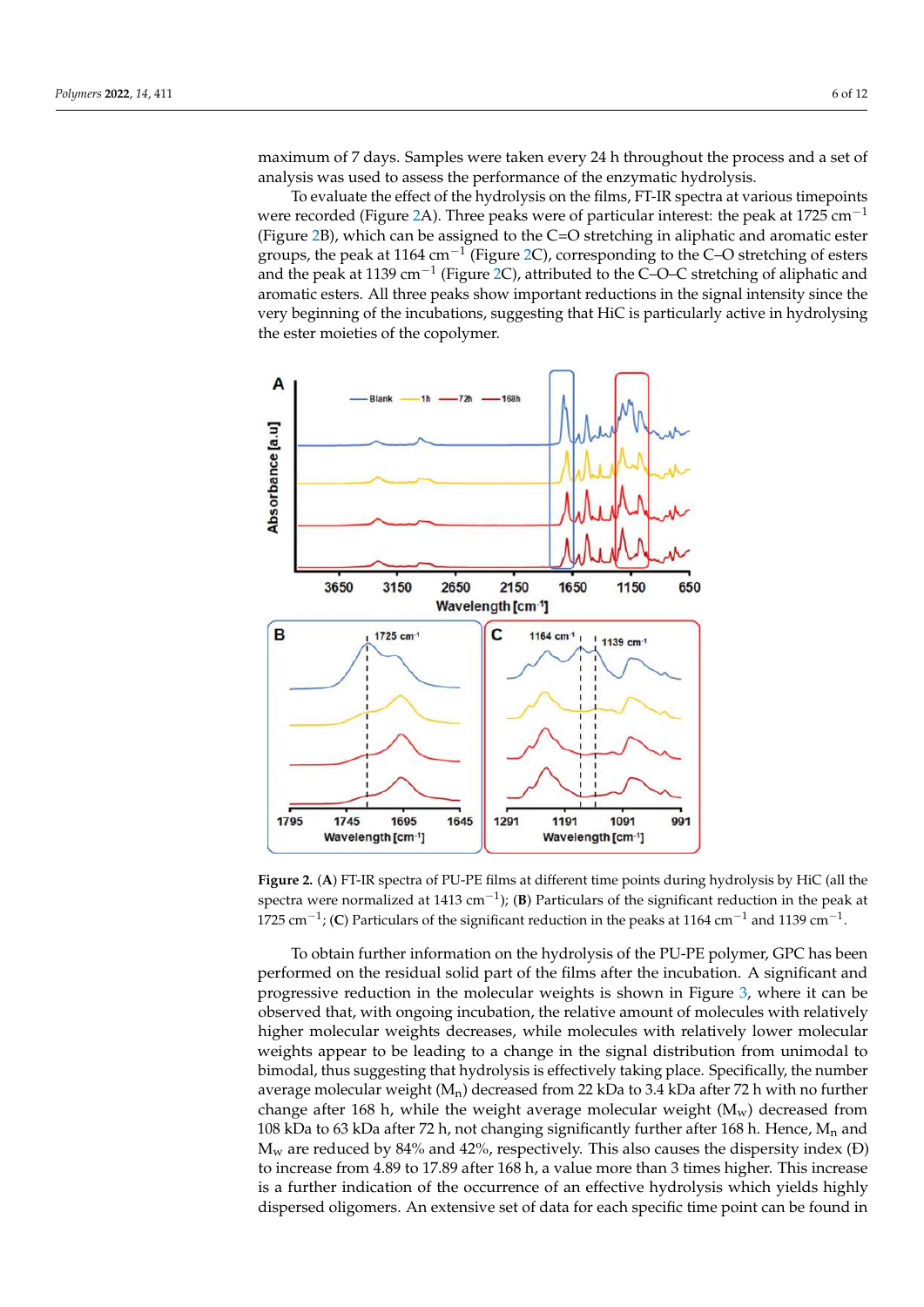<span id="page-6-0"></span>

Table S1 in the ESI, where the original chromatograms for each timepoint are also reported as Figures S7–S10.

increase is a function of the occurrence of the occurrence of  $\mathcal{A}$ 

**Figure 3.** Gel permeation chromatography analysis of PU-PE films at different reaction time points **Figure 3.** Gel permeation chromatography analysis of PU-PE films at different reaction time points during enzymatic hydrolysis by HiC. during enzymatic hydrolysis by HiC.

Three different monomers were identified, namely 3,3'-methylendianiline (MDA), 1,4-butanediol and adipic acid. Their concentration increased throughout incubation, 1,4-butanediol and adipic acid. Their concentration increased throughout incubation, confirming that an effective hydrolysis took place (Figur[e 4](#page-7-0)A). In particular, the presence confirming that an effective hydrolysis took place (Figure 4A). In particular, the presence of MDA indicates that the enzyme was able to cleave not only the ester bond, but also-to a lesser extent—the urethane portion of the polymer. This observation correlates well with the distribution of the polymer observed via GPC [\(F](#page-6-0)igure 3) and was somehow expected since in nature, cutinases are hydrolytic enzymes whose specific function is to degrade cutin, a polymer whose monomers are linked by ester bonds. Additionally, the mechanistic aspects can be inferred observing the activity data for HiC obtained with different model substrates, pNPB and pNPA in pa[rtic](#page-4-0)ular (Figure 1). The release of the chromophore from pNPB takes place upon hydrolysis of an ester bond, while the chromophore group is released from pNPA after hydrolysis of an amide bond. The great difference between the activities of the enzyme obtained with the two substrates allows us to hypothesise that the enzyme preferentially hydrolyses the ester portion of the urethane bond, yielding an unstable intermediate that, upon releasing a molecule of  $CO<sub>2</sub>$ , is converted into MDA.

As for the dimers' signal (Figure [4B](#page-7-0)), an increase in the first days followed by a reduction in the later stages of the hydrolysis was observed. This reduction is probably due to the fact that dimers were initially produced as products of oligomer hydrolysis and were then progressively hydrolysed, yielding monomers. The same hypothesis can be made for the trimers (Figure [4C](#page-7-0)), where the signal remained constant throughout the incubation, probably because of a combined effect of production and degradation.

 $1H-NMR$  analyses were performed to identify the degradation products. An extensive analysis of the NMR spectra of diisocyanate-based polyurethanes had been performed by [\[42\]](#page-11-7) and was very useful as a starting point for this study. Compared to the untreated polymer, the sample after 120 h of incubation showed a number of additional signals, in particular one at 3.6 ppm, assigned to the protons linked to the external carbon atoms of the free diol molecules [\[43\]](#page-11-8), whose appearance during the incubation further confirms the hydrolysis of the ester bonds by the enzyme (Figure [5\)](#page-8-0). All the signals were integrated using the integral from the methylene group of the methylendianiline as a reference, since it was sure not to react or be modified by the enzymatic treatment. Interestingly, throughout the incubation, the integrated values of the peaks at 2.3 ppm, 4.05 ppm and 4.15 ppm,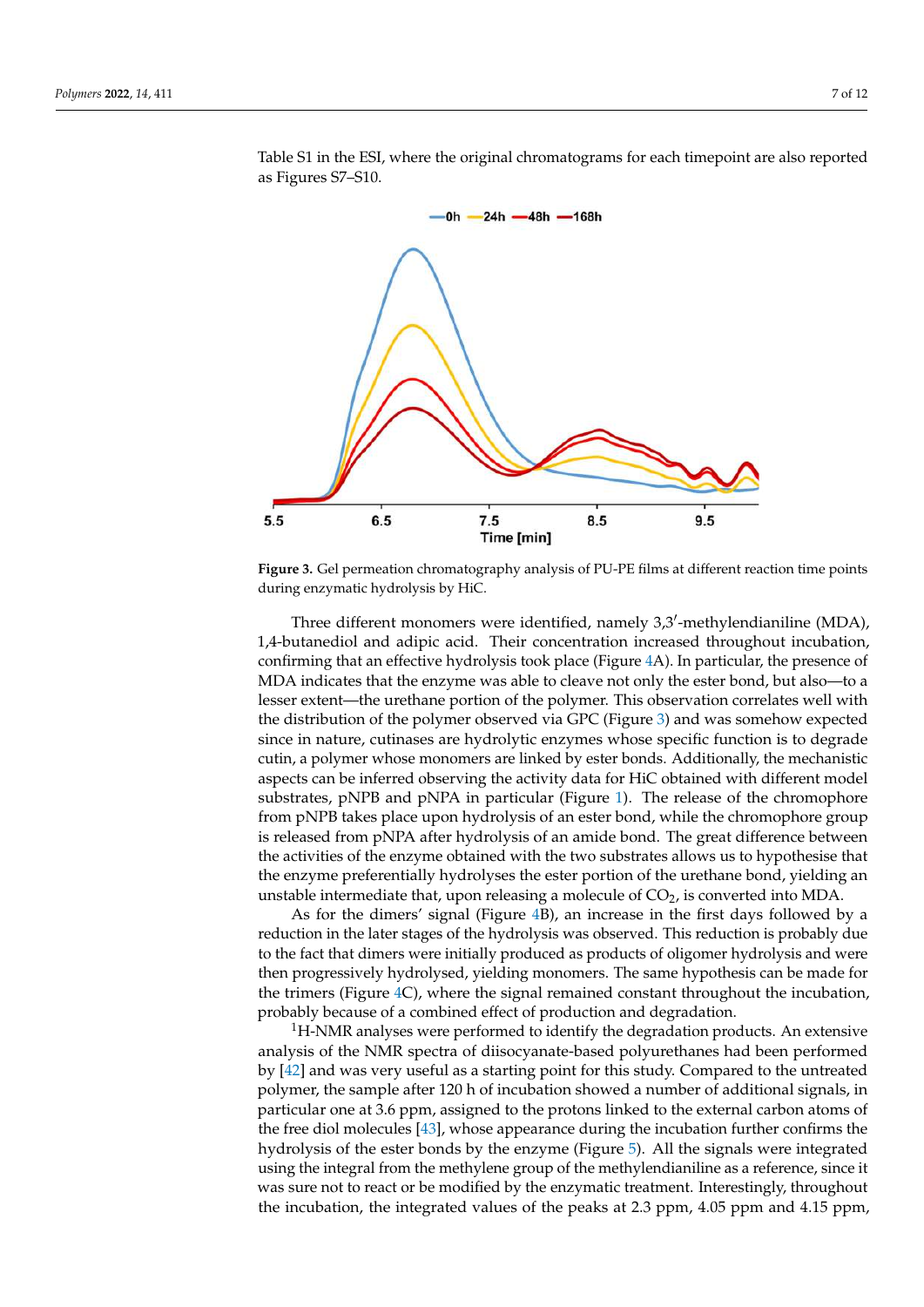assigned respectively to the protons linked to the carbons "j", "i" and "g", were heavily reduced. The fact that those three carbon atoms are those linked to the ester bonds further suggests that the hydrolysis took place preferentially at the ester bonds. The integrated values from the various <sup>1</sup>H-NMR spectra are reported in Table S2 in the ESI.

<span id="page-7-0"></span>

**Figure 4.** LC-TOF/MS analysis of the monomers and oligomers released in solution after the **Figure 4.** LC-TOF/MS analysis of the monomers and oligomers released in solution after the enzymatic hydrolysis of PU-PE. (A) monomers; (B) dimer; (C) trimers. All reactions were carried out in triplicate and presented  $\pm$  the standard deviation.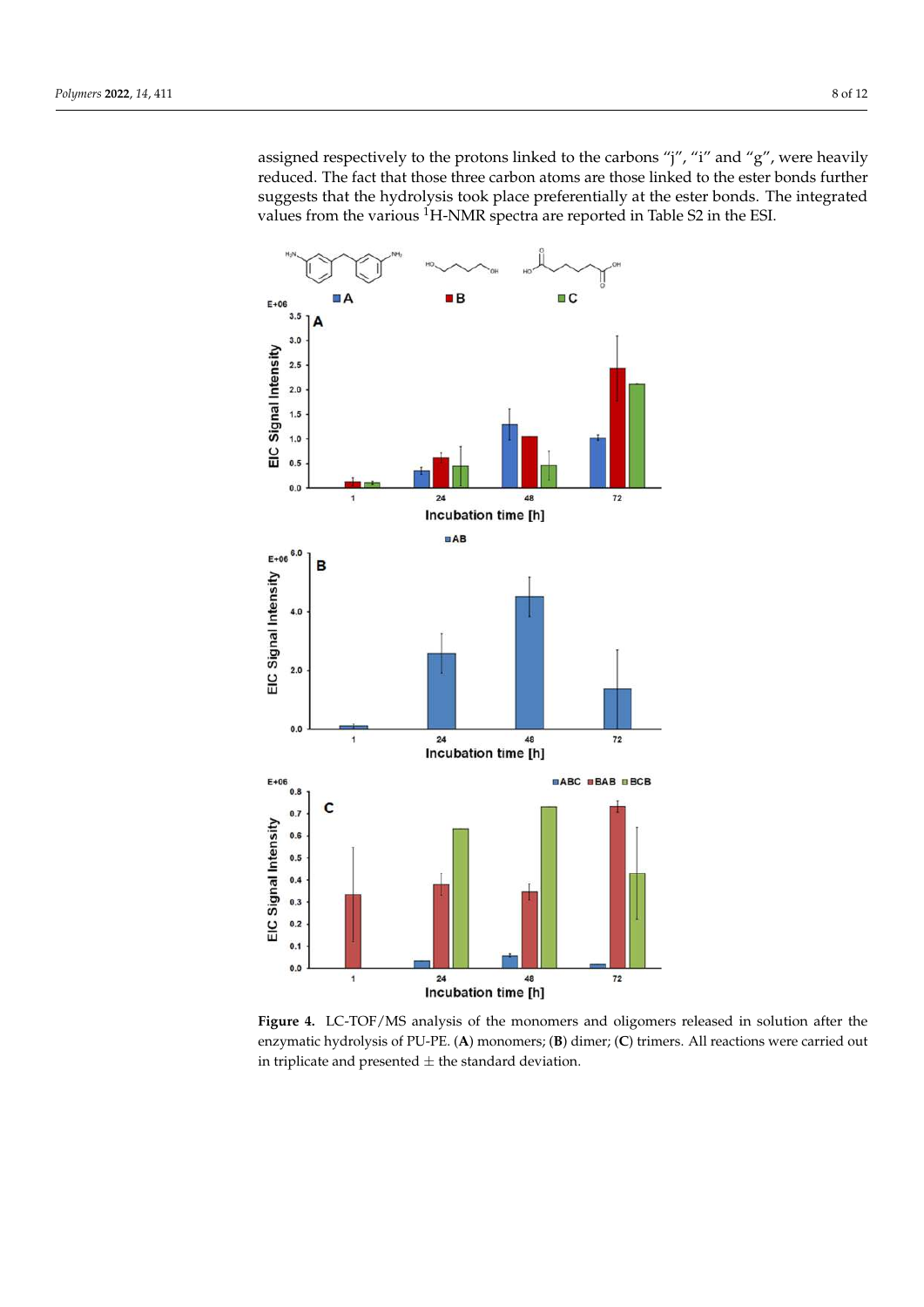<span id="page-8-0"></span>

Figure 5. <sup>1</sup>H-NMR spectra of the PU-PE films before and after 120 h of incubation.

A visual proof of PU-PE hydrolysis was obtained via SEM imaging on PU-PE films before (Figur[e 6](#page-8-1)A) and after incubation. After 72 h, deep, ramified ruptures appeared on the polymer, producing irre[gu](#page-8-1)larly shaped fragments detaching from its surface (Figure 6B). At the end of the incubation, after  $168$  h, much bigger fragments can be observed, and their detachment from the film surface is much more pronounced (Figure  $6C$ ), showing a well-detectable surface erosion, as also presented in Figure S11. well-detectable surface erosion, as also presented in Figure S11. well-detectable surface erosion, as also presented in Figure S11.

bonds. The integrated values from the various 1H-NMR spectra are reported in Table S2

<span id="page-8-1"></span>

Figure 6. SEM images of the PU-PE films during enzymatic hydrolysis. (A) Blank; (B) 72 h of incubation; (**C**) 168 h of incubation. Magnification 100x. incubation; (**C**) 168 h of incubation. Magnification 100x.

## **4. Conclusions 4. Conclusions 4. Conclusions**

In this study, the hydrolysis of PU-PE films by a cutinase from Humicola insolens was demonstrated. FT-IR analysis showed hydrolysis primarily of the ester bonds resulting in a decrease in the  $M_n$  and the  $M_w$  by 84% and 42%, respectively, as shown by the GPC analysis. Hydrolysis was also reflected by SEM, indicating significant decomposition already after 72 h of incubation. Furthermore, the presence of free diol molecules and 3,3'-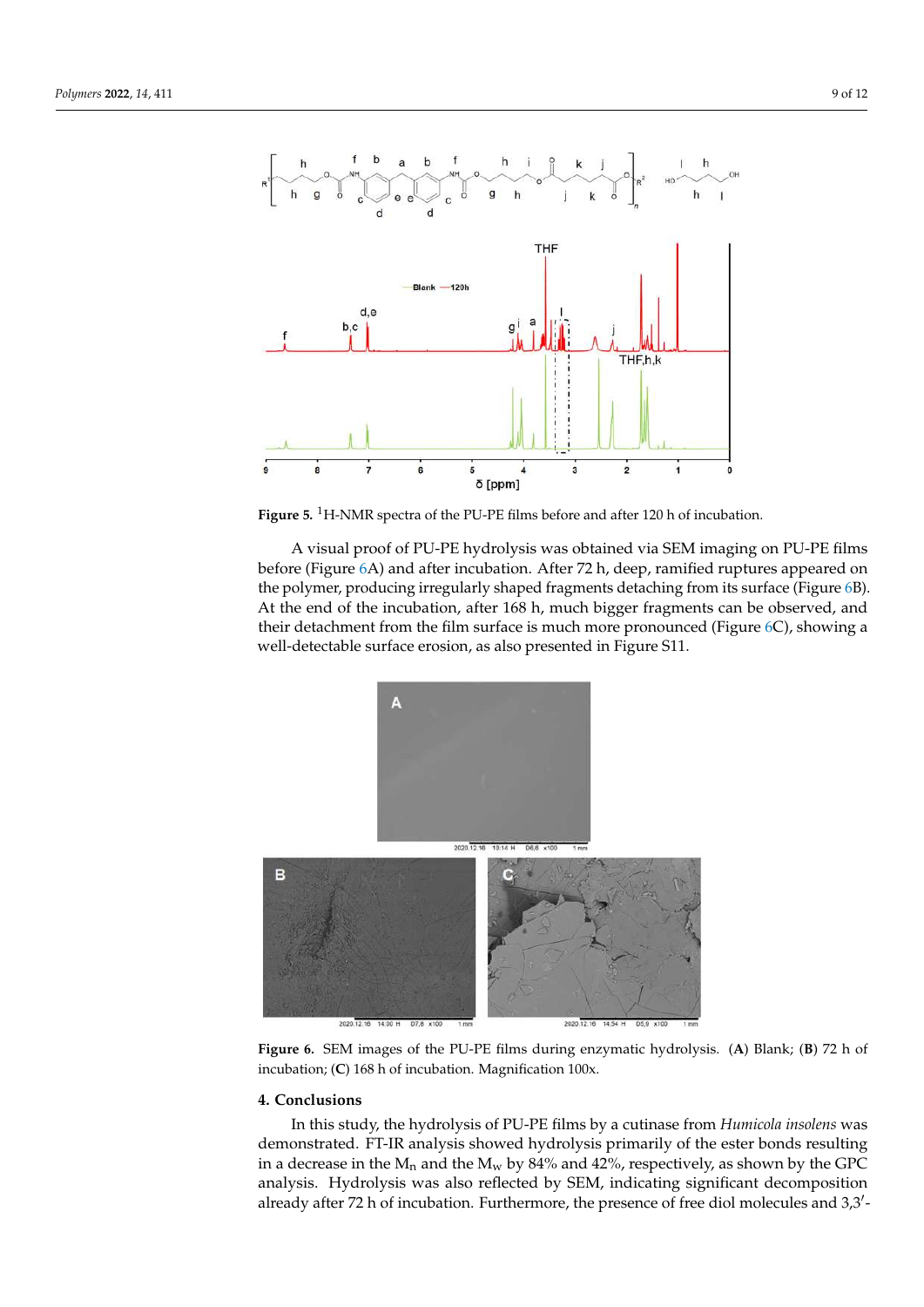methylendianiline among the degradation products, verified by  ${}^{1}$ H-NMR and LC-TOF/MS analysis, indicates that the substrate specificity of HiC is broad enough to make it capable of hydrolysing both the ester and the urethane bond, showing its versatility and thus making it a promising tool for the still-challenging enzymatic degradation of polyurethanes.

**Supplementary Materials:** The following are available online at [https://www.mdpi.com/article/10](https://www.mdpi.com/article/10.3390/polym14030411/s1) [.3390/polym14030411/s1,](https://www.mdpi.com/article/10.3390/polym14030411/s1) Figure S1: Model substrates used for the hydrolytic activity assay; (A) paranitrophenyl-butyrate (p-NPB); (B) para-nitrophenyl-N-benzylcarbamate (p-NPC); (C) butyl-N(paranitrophenyl)carbamate (p-NPBC); (D) para-nitrobutyranilide (p-NPA), Figure S2: LC-TOF/MS analysis of the released product 3,3'-methylenedianiline, chemical formula:  $C_{13}H_{14}N_2$ . Exact mass: 198.12 Da., Figure S3: LC-TOF/MS analysis of the released product 4-hydroxybutyl (3-(3 aminobenzyl)phenyl)carbamate, chemical formula:  $C_{18}H_{22}N_2O_3$ . Exact mass: 314.16 Da., Figure S4: LC-TOF/MS analysis of the released product adipic acid, chemical formula:  $\rm{C_6H_{10}O_4}$ . Exact mass: 146.06 Da., Figure S5: LC-TOF/MS analysis of the released product bis(4-hydroxybutyl) (methylenebis(3,1-phenylene))dicarbamate, chemical formula:  $C_{23}H_{30}N_2O_6$ . Exact mass: 430.21 Da., Figure S6: Activity of assay of HiC (blue dots) in presence of para-nitrophenyl-N-benzylcarbamate as substrate. The blank (red dot) was performed in presence of only buffer., Figure S7: GPC chromatogram of the PU-PE film after 0h of incubation., Figure S8: GPC chromatogram of the residual PU-PE film after 24 h of incubation., Figure S9: GPC chromatogram of the residual PU-PE film after 48 h of incubation., Figure S10: GPC chromatogram of the residual PU-PE film after 168 h of incubation., Figure S11: SEM images of the PU-PE films during enzymatic hydrolysis. (A) Blank; (B) 72 h of incubation; (C) 168 h of incubation. Magnification  $1000 \times$ . Table S1: Values of Mn, Mw and Ð throughout enzymatic hydrolysis of PU as evaluated from the GPC analysis, Table S2: Integrated values of the peaks corresponding to the carbon atoms linked to the ester bonds at the beginning and at the end of the incubation (all the peaks where manually integrated using the signal from the methylene group of the methylendianiline as a reference).

**Author Contributions:** F.D.B., R.V. and F.Q. carried out the experiments and analysed the data. F.D.B. and A.P. wrote the manuscript. G.M.G. and F.Q. corrected the manuscript. F.Q. and A.P. designed and supervised the work. All authors have read and agreed to the published version of the manuscript.

**Funding:** This research was funded by European Union's Horizon 2020 research and innovation program under grant agreement No 953073, project UPLIFT (sUstainable PLastIcs for the Food and drink packaging indusTry).

**Data Availability Statement:** All data are contained in the ESI or available upon email request from the authors.

**Acknowledgments:** Federico Di Bisceglie thanks the European Union for the Erasmus Traineeship scholarship.

**Conflicts of Interest:** The authors declare no conflict of interest.

#### **References**

- <span id="page-9-0"></span>1. Soto, M.; Sebastián, R.M.; Marquet, J. Photochemical Activation of Extremely Weak Nucleophiles: Highly Fluorinated Urethanes and Polyurethanes from Polyfluoro Alcohols. *J. Org. Chem.* **2014**, *79*, 5019–5027. [\[CrossRef\]](http://doi.org/10.1021/jo5005789)
- <span id="page-9-1"></span>2. Silva, A.L.; Bordado, J.C. Recent developments in polyurethane catalysis: Catalytic mechanisms review. *Catal. Rev.* **2004**, *46*, 31–51. [\[CrossRef\]](http://doi.org/10.1081/CR-120027049)
- <span id="page-9-2"></span>3. Seymour, R.B.; Kauffman, G.B. Polyurethanes: A class of modern versatile materials. *J. Chem. Educ.* **1992**, *69*, 909. [\[CrossRef\]](http://doi.org/10.1021/ed069p909)
- <span id="page-9-3"></span>4. Eceiza, A.; de la Caba, K.; Kortaberria, G.; Gabilondo, N.; Marieta, C.; Corcuera, M.; Mondragon, I. Influence of molecular weight and chemical structure of soft segment in reaction kinetics of polycarbonate diols with 4,4'-diphenylmethane diisocyanate. *Eur. Polym. J.* **2005**, *41*, 3051–3059. [\[CrossRef\]](http://doi.org/10.1016/j.eurpolymj.2005.06.022)
- <span id="page-9-4"></span>5. Polo, M.L.; Spontón, M.E.; Jaramillo, F.; Estenoz, D.A.; Meira, G.R. Linear segmented polyurethanes: I. A kinetics study. *J. Appl. Polym. Sci.* **2018**, *135*, 45747. [\[CrossRef\]](http://doi.org/10.1002/app.45747)
- <span id="page-9-5"></span>6. Shah, A.A.; Hasan, F.; Akhter, J.I.; Hameed, A.; Ahmed, S. Degradation of polyurethane by novel bacterial consortium isolated from soil. *Ann. Microbiol.* **2008**, *58*, 381–386. [\[CrossRef\]](http://doi.org/10.1007/BF03175532)
- <span id="page-9-6"></span>7. Schmidt, J.; Wei, R.; Oeser, T.; e Silva, L.A.D.; Breite, D.; Schulze, A.; Zimmermann, W. Degradation of Polyester Polyurethane by Bacterial Polyester Hydrolases. *Polymers* **2017**, *9*, 65. [\[CrossRef\]](http://doi.org/10.3390/polym9020065)
- <span id="page-9-7"></span>8. Akindoyo, J.O.; Beg, M.D.H.; Ghazali, S.; Islam, M.R.; Jeyaratnam, N.; Yuvaraj, A.R. Polyurethane types, synthesis and applications—A review. *RSC Adv.* **2016**, *6*, 114453–114482. [\[CrossRef\]](http://doi.org/10.1039/C6RA14525F)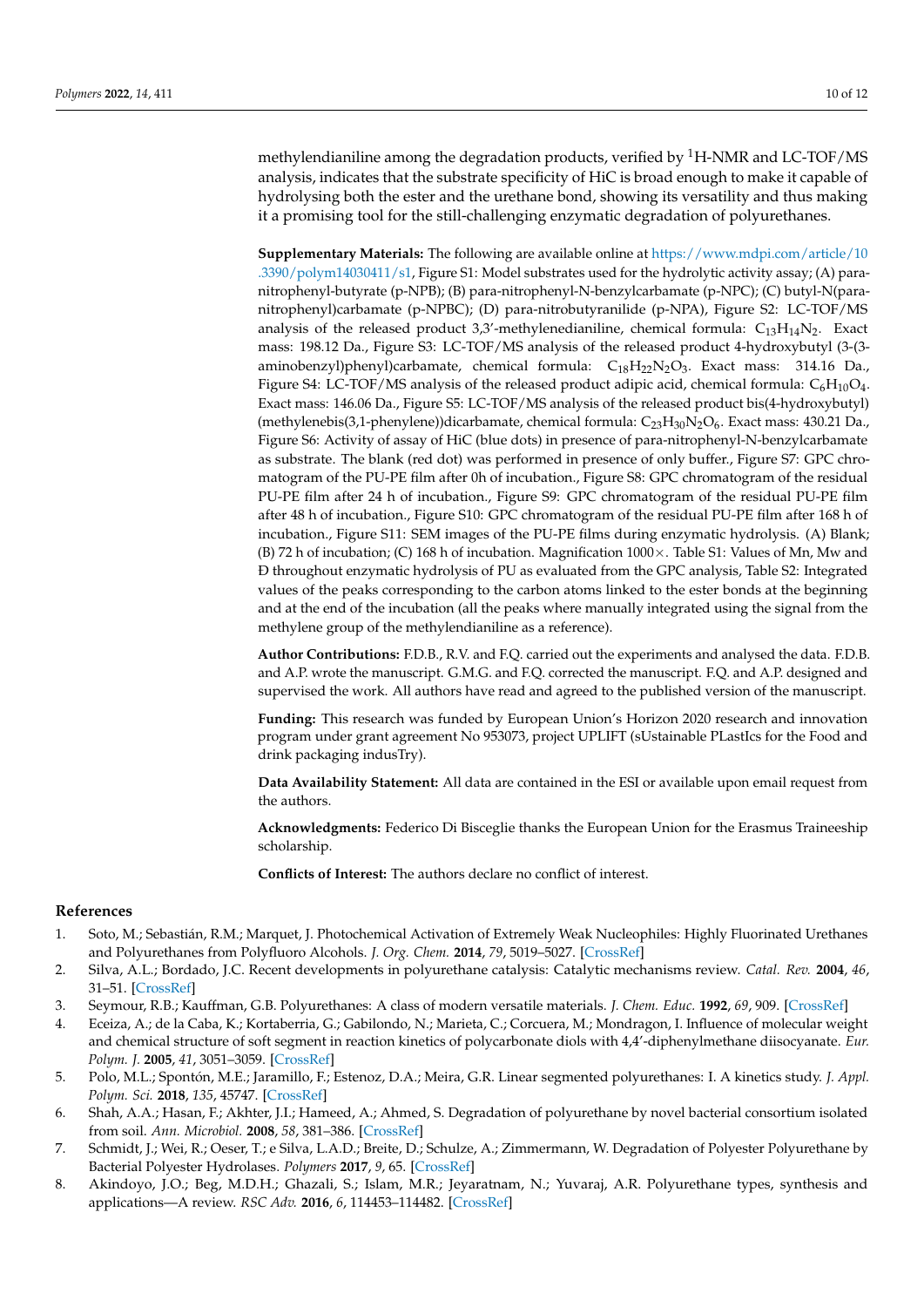- <span id="page-10-0"></span>9. Buckley, C.; Prisacariu, C.; Martin, C. Elasticity and inelasticity of thermoplastic polyurethane elastomers: Sensitivity to chemical and physical structure. *Polymer* **2010**, *51*, 3213–3224. [\[CrossRef\]](http://doi.org/10.1016/j.polymer.2010.04.069)
- <span id="page-10-1"></span>10. Datta, J.; Kasprzyk, P. Thermoplastic polyurethanes derived from petrochemical or renewable resources: A comprehensive review. *Polym. Eng. Sci.* **2018**, *58*, E14–E35. [\[CrossRef\]](http://doi.org/10.1002/pen.24633)
- <span id="page-10-2"></span>11. Gama, N.V.; Ferreira, A.; Barros-Timmons, A. Polyurethane foams: Past, present, and future. *Materials* **2018**, *11*, 1841. [\[CrossRef\]](http://doi.org/10.3390/ma11101841)
- <span id="page-10-3"></span>12. Kausar, A. Polyurethane Composite Foams in High-Performance Applications: A Review. *Polym. Technol. Eng.* **2018**, *57*, 346–369. [\[CrossRef\]](http://doi.org/10.1080/03602559.2017.1329433)
- <span id="page-10-4"></span>13. Magnin, A.; Pollet, E.; Phalip, V.; Avérous, L. Evaluation of biological degradation of polyurethanes. *Biotechnol. Adv.* **2020**, *39*, 107457. [\[CrossRef\]](http://doi.org/10.1016/j.biotechadv.2019.107457) [\[PubMed\]](http://www.ncbi.nlm.nih.gov/pubmed/31689471)
- <span id="page-10-5"></span>14. Datta, J.; Kopczyńska, P.; Simón, D.; Rodriguez, J.F. Thermo-Chemical Decomposition Study of Polyurethane Elastomer Through Glycerolysis Route with Using Crude and Refined Glycerine as a Transesterification Agent. *J. Polym. Environ.* **2018**, *26*, 166–174. [\[CrossRef\]](http://doi.org/10.1007/s10924-016-0932-y)
- <span id="page-10-6"></span>15. PlascticsEurope. Plastics-the Facts 2020 an Analysis of European Plastics Production, Demand and Waste Data. 2019. Available online: <https://plasticseurope.org/knowledge-hub/plastics-the-facts-2020/> (accessed on 1 December 2021).
- <span id="page-10-7"></span>16. Simón, D.; Borreguero, A.M.; de Lucas, A.; Rodríguez, J. Recycling of polyurethanes from laboratory to industry, a journey towards the sustainability. *Waste Manag.* **2018**, *76*, 147–171. [\[CrossRef\]](http://doi.org/10.1016/j.wasman.2018.03.041)
- <span id="page-10-8"></span>17. Kemona, A.; Piotrowska, M. Polyurethane Recycling and Disposal: Methods and Prospects. *Polymers* **2020**, *12*, 1752. [\[CrossRef\]](http://doi.org/10.3390/polym12081752)
- <span id="page-10-9"></span>18. Yang, W.-S.; Lee, J.-S.; Park, S.-W.; Kang, J.-J.; Alam, T.; Seo, Y.-C. Gasification applicability study of polyurethane solid refuse fuel fabricated from electric waste by measuring syngas and nitrogenous pollutant gases. *J. Mater. Cycles Waste Manag.* **2016**, *18*, 509–516. [\[CrossRef\]](http://doi.org/10.1007/s10163-016-0512-1)
- <span id="page-10-10"></span>19. Gerlock, J.L.; Braslaw, J.; Mahoney, L.R.; Ferris, F.C. Reaction of polyurethane foam with dry steam: Kinetics and mechanism of reactions. *J. Polym. Sci.* **1980**, *18*, 541–557. [\[CrossRef\]](http://doi.org/10.1002/pol.1980.170180215)
- <span id="page-10-11"></span>20. Mitova, V.; Grancharov, G.; Molero, C.; Borreguero, A.M.; Troev, K.; Rodriguez, J.F. Chemical degradation of polymers (Polyurethanes, polycarbonate and polyamide) by esters of H-phosphonic and phosphoric acids. *J. Macromol. Sci. Part A* **2013**, *50*, 774–795. [\[CrossRef\]](http://doi.org/10.1080/10601325.2013.792667)
- <span id="page-10-12"></span>21. Simón, D.; Borreguero, A.M.; de Lucas, A.; Molero, C.; Rodríguez, J.F. Novel polyol initiator from polyurethane recycling residue. *J. Mater. Cycles Waste Manag.* **2014**, *16*, 525–532. [\[CrossRef\]](http://doi.org/10.1007/s10163-013-0205-y)
- <span id="page-10-13"></span>22. Gamerith, C.; Acero, E.H.; Pellis, A.; Ortner, A.; Vielnascher, R.; Luschnig, D.; Zartl, B.; Haernvall, K.; Zitzenbacher, S.; Strohmeier, G.; et al. Improving enzymatic polyurethane hydrolysis by tuning enzyme sorption. *Polym. Degrad. Stab.* **2016**, *132*, 69–77. [\[CrossRef\]](http://doi.org/10.1016/j.polymdegradstab.2016.02.025)
- <span id="page-10-14"></span>23. Magnin, A.; Pollet, E.; Perrin, R.; Ullmann, C.; Persillon, C.; Phalip, V.; Avérous, L. Enzymatic recycling of thermoplastic polyurethanes: Synergistic effect of an esterase and an amidase and recovery of building blocks. *Waste Manag.* **2019**, *85*, 141–150. [\[CrossRef\]](http://doi.org/10.1016/j.wasman.2018.12.024)
- <span id="page-10-15"></span>24. Akutsu, Y.; Nakajima-Kambe, T.; Nomura, N. Purification and Properties of a Polyester Polyurethane-Degrading Enzyme from Comamonas acidovorans TB-35. *Appl. Environ. Microbiol.* **1998**, *64*, 62–67. [\[CrossRef\]](http://doi.org/10.1128/AEM.64.1.62-67.1998) [\[PubMed\]](http://www.ncbi.nlm.nih.gov/pubmed/16349494)
- <span id="page-10-16"></span>25. Żądło-Dobrowolska, A.; Szczygieł, M.; Koszelewski, D.; Paprocki, D.; Ostaszewski, R. Self-immolative versatile fluorogenic probes for screening of hydrolytic enzyme activity. *Org. Biomol. Chem.* **2016**, *14*, 9146–9150. [\[CrossRef\]](http://doi.org/10.1039/C6OB01488G) [\[PubMed\]](http://www.ncbi.nlm.nih.gov/pubmed/27714153)
- <span id="page-10-17"></span>26. Phua, S.K.; Castillo, E.; Anderson, J.M.; Hiltner, A. Biodegradation of a polyurethane in vitro. *J. Biomed. Mater. Res.* **1987**, *21*, 231–246. [\[CrossRef\]](http://doi.org/10.1002/jbm.820210207)
- <span id="page-10-18"></span>27. Labow, R.S.; Erfle, D.J.; Santerre, J.P. Elastase-induced hvdrolvsis of synthetic solid sub & rate & poly (ester-urea-urethane) and poly (ether-urea-urethane). *Biomaterials* **1996**, *17*, 2381–2388.
- <span id="page-10-19"></span>28. Chen, S.; Su, L.; Chen, J.; Wu, J. Cutinase: Characteristics, preparation, and application. *Biotechnol. Adv.* **2013**, *31*, 1754–1767. [\[CrossRef\]](http://doi.org/10.1016/j.biotechadv.2013.09.005) [\[PubMed\]](http://www.ncbi.nlm.nih.gov/pubmed/24055682)
- 29. Gamerith, C.; Vastano, M.; Ghorbanpour, S.M.; Zitzenbacher, S.; Ribitsch, D.; Zumstein, M.T.; Sander, M.; Acero, E.H.; Pellis, A.; Guebitz, G.M. Enzymatic Degradation of Aromatic and Aliphatic Polyesters by P. pastoris Expressed Cutinase 1 from Thermobifida cellulosilytica. *Front. Microbiol.* **2017**, *8*, 938. [\[CrossRef\]](http://doi.org/10.3389/fmicb.2017.00938)
- 30. Gigli, M.; Quartinello, F.; Soccio, M.; Pellis, A.; Lotti, N.; Guebitz, G.M.; Licoccia, S.; Munari, A. Enzymatic hydrolysis of poly (1,4-butylene 2,5-thiophenedicarboxylate) (PBTF) and poly (1,4-butylene 2,5-furandicarboxylate) (PBF) films: A comparison of mechanisms. *Environ. Int.* **2019**, *130*, 104852. [\[CrossRef\]](http://doi.org/10.1016/j.envint.2019.05.046)
- 31. Weinberger, S.; Canadell, J.; Quartinello, F.; Yeniad, B.; Arias, A.; Pellis, A.; Guebitz, G.M. Enzymatic Degradation of Poly (ethylene 2,5-furanoate) Powders and Amorphous Films. *Catalysts* **2017**, *7*, 318. [\[CrossRef\]](http://doi.org/10.3390/catal7110318)
- <span id="page-10-22"></span>32. Quartinello, F.; Vajnhandl, S.; Valh, J.V.; Farmer, T.; Vončina, B.; Lobnik, A.; Acero, E.H.; Pellis, A.; Guebitz, G.M. Synergistic chemo-enzymatic hydrolysis of poly (ethylene terephthalate) from textile waste. *Microb. Biotechnol.* **2017**, *10*, 1376–1383. [\[CrossRef\]](http://doi.org/10.1111/1751-7915.12734) [\[PubMed\]](http://www.ncbi.nlm.nih.gov/pubmed/28574165)
- <span id="page-10-20"></span>33. Carniel, A.; Valoni, E.; Nicomedes, J.; da Conceição Gomes, A.; de Castro, A.M. Lipase from Candida antarctica (CALB) and cutinase from Humicola insolens act synergistically for PET hydrolysis to terephthalic acid. *Process. Biochem.* **2017**, *59*, 84–90. [\[CrossRef\]](http://doi.org/10.1016/j.procbio.2016.07.023)
- <span id="page-10-21"></span>34. Hunsen, M.; Azim, A.; Mang, H.; Wallner, S.R.; Ronkvist, A.; Xie, A.W.; Gross, R.A. A Cutinase with Polyester Synthesis Activity. *Macromolecules* **2007**, *40*, 148–150. [\[CrossRef\]](http://doi.org/10.1021/ma062095g)